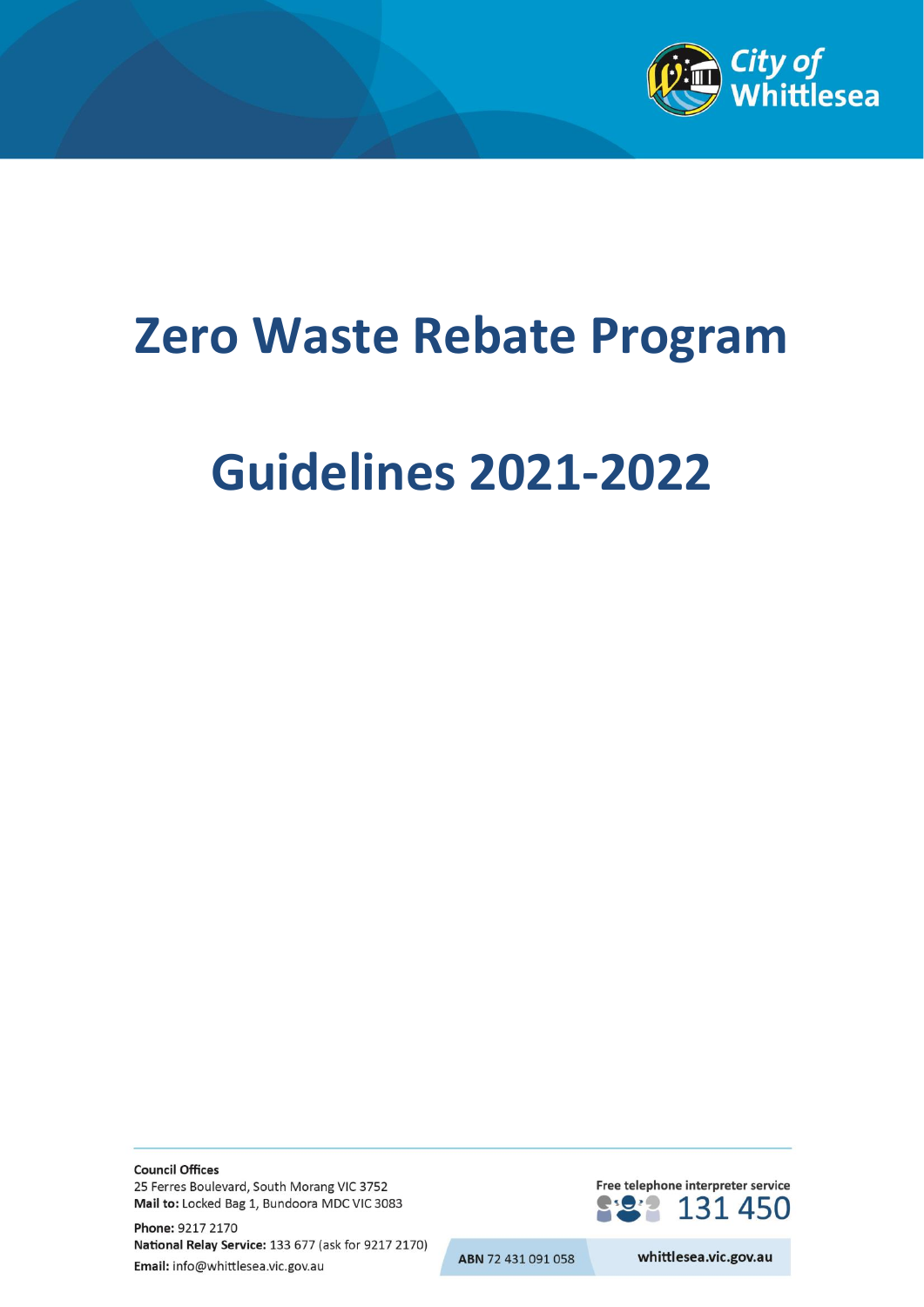

#### **Contents**

| What is the Zero Waste Rebate Program?        | 3 |
|-----------------------------------------------|---|
| Why is Council providing this rebate program? | 3 |
| Key dates                                     | 3 |
| Eligibility criteria                          | 4 |
| What you can claim a rebate for               | 5 |
| What you cannot claim a rebate for            | 5 |
| <b>Assessment Process</b>                     | 6 |
| How to apply                                  | 6 |
| More information                              | 6 |

#### **Acknowledgement of Traditional Owners**

*The City of Whittlesea recognises the rich Aboriginal heritage of this country and acknowledges the Wurundjeri Willum Clan as the traditional owners of this place.*

If you have any questions, please contact: **Waste & Recycling Unit** Phone: (03) 9401 0558 Email: [waste.recycling@whittlesea.vic.gov.au](mailto:waste.recycling@whittlesea.vic.gov.au) Website: [www.whittlesea.vic.gov.au/grants](http://www.whittlesea.vic.gov.au/grants)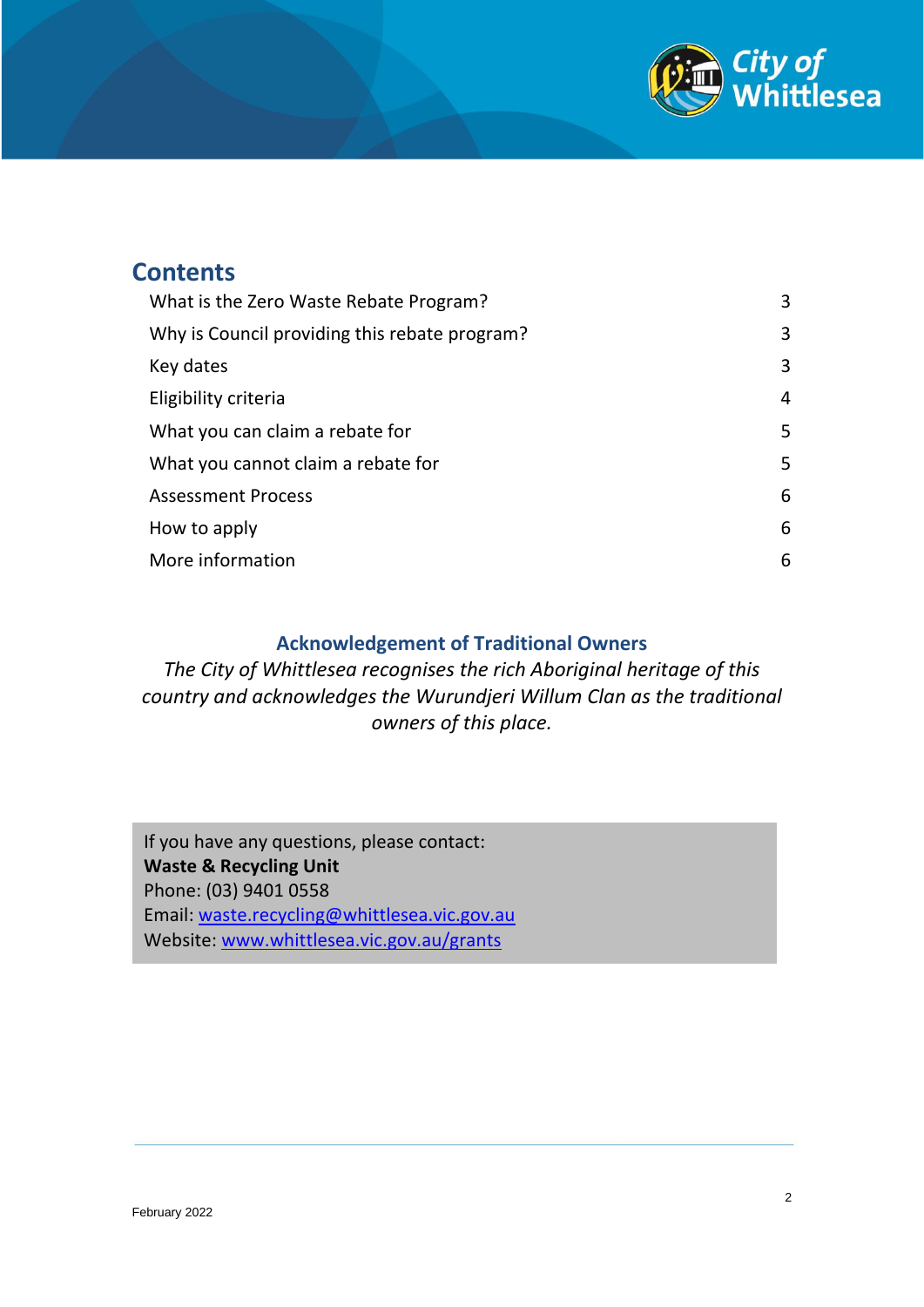

## <span id="page-2-0"></span>**What is the Zero Waste Rebate Program?**

The Zero Waste Rebate program is an action item in the [Rethinking Waste Plan](https://www.whittlesea.vic.gov.au/waste-environment/bins-and-waste/rethinking-waste-plan-2021-2030/)  [2021-2030,](https://www.whittlesea.vic.gov.au/waste-environment/bins-and-waste/rethinking-waste-plan-2021-2030/) which outlines our goal to transition to a low waste city. It is one of several action items that will support our community to become leaders in clean, sustainable living. As part of the rebate program, residents will be able to claim a rebate on the purchase price of reusable nappies, reusable sanitary products, or composting materials.

## <span id="page-2-1"></span>**Why is Council providing this rebate program?**

The Zero Waste Rebate Program will encourage residents to trial reusable items at home. Investing in reusable items is a great way to reduce household rubbish. It can also save on costs in the long term. Parents can expect to save up to \$2000 per child when switching to reusable nappies.

### <span id="page-2-2"></span>**Key dates**

| <b>Applications open</b>              | <b>March 2022</b>                                                           |
|---------------------------------------|-----------------------------------------------------------------------------|
| <b>Applications close</b>             | Until funds are exhausted or by<br>30 June 2022 (whichever occurs<br>first) |
| <b>Applicants notified of outcome</b> | Allow up to 4 weeks                                                         |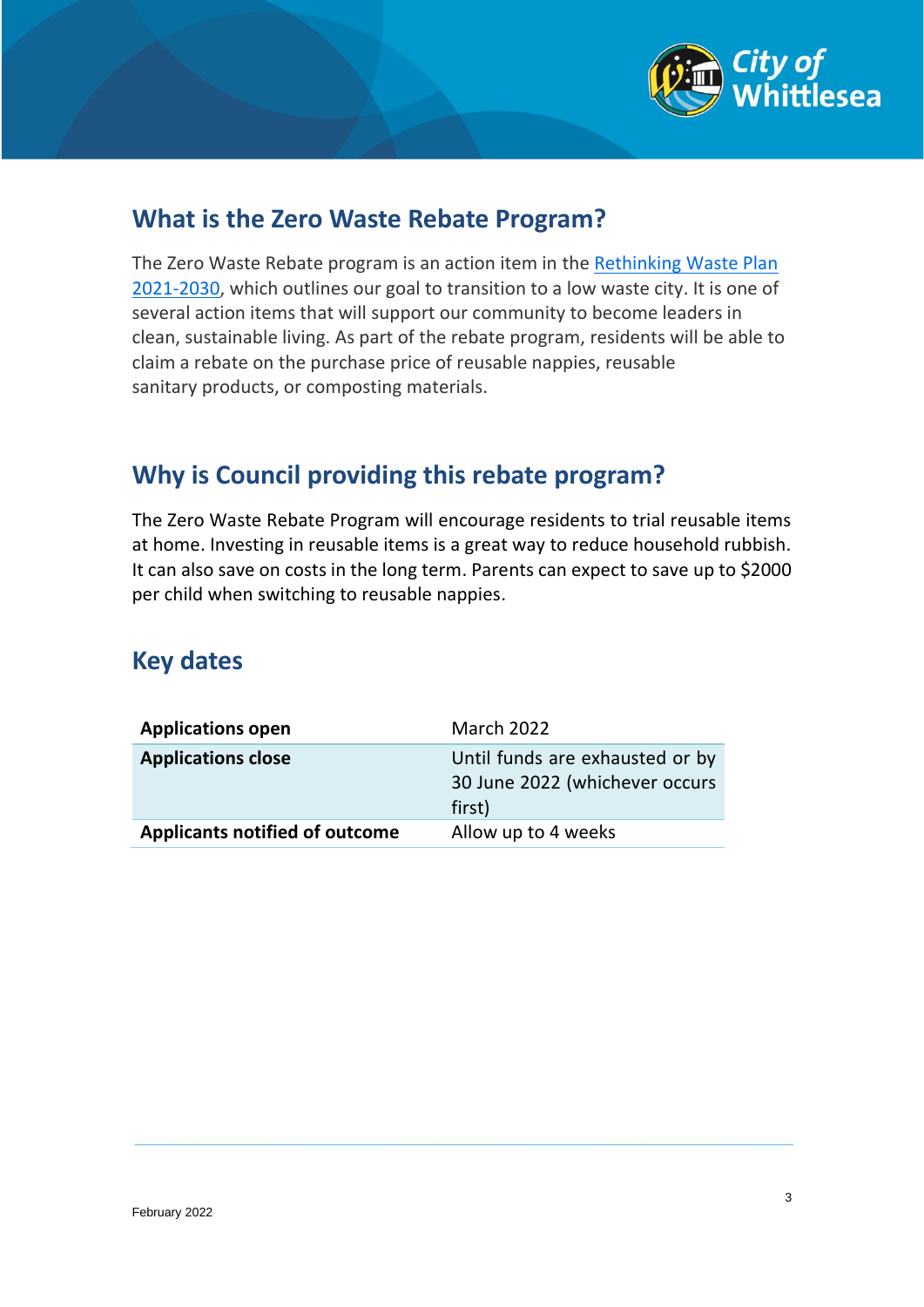

## <span id="page-3-0"></span>**Eligibility criteria**

- All households in the City of Whittlesea are eligible for one rebate from one of the categories below.
- You must live in the City of Whittlesea and any products purchased must be used at this address. Applicants will be required to provide proof of residency
- Applicants are required to provide proof of purchase
- Rebates are only for:
	- o Products listed below. Postage and other fees are not included.
	- o 50% of what you spent on products, up to the limits listed below (e.g., if you spent \$80 on a worm farm, you may be eligible for a rebate of \$40)
- All rebates will be processed through direct bank transfer
- You must apply for a rebate within 60 days of making your purchase. The receipt must be legible and in Australian dollars.
- For online orders, proof of how much you spent is required. If your invoice does not show this, you should provide other evidence of the cost (e.g., screenshot from the website).
- Applications will stop being assessed once funding allocations have been exhausted or by 30 June 2022 (whichever occurs first). Please visit [Council's Zero Waste](https://www.whittlesea.vic.gov.au/waste-environment/bins-and-waste/zero-waste-rebates/) Rebate webpage to find out if a rebate category is nearing its funding allocation.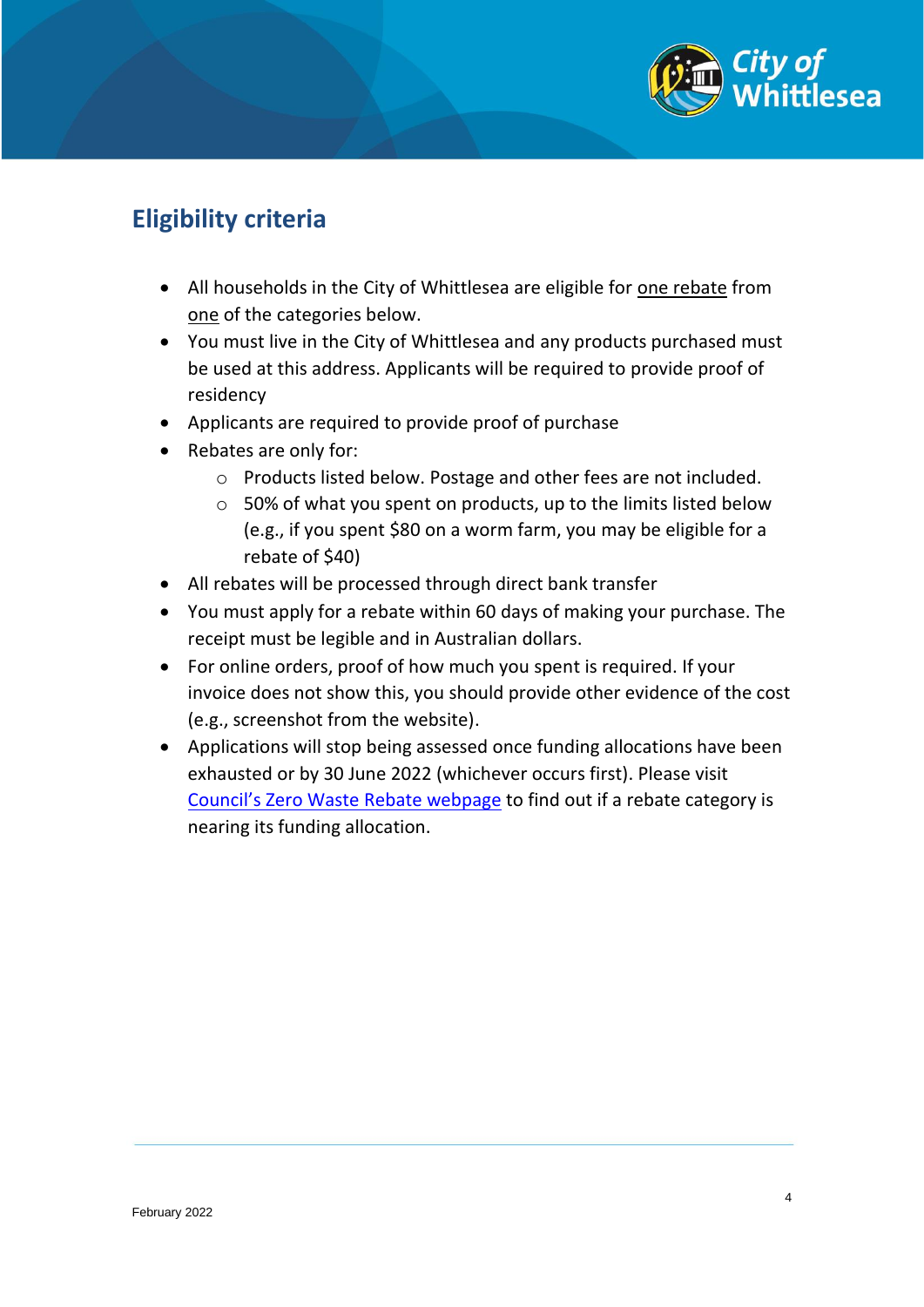

## <span id="page-4-0"></span>**What you can claim a rebate for**

| Category                          | Items included in category                                                                                                                                                                                                       | Rebate amount (what you<br>can claim back) |
|-----------------------------------|----------------------------------------------------------------------------------------------------------------------------------------------------------------------------------------------------------------------------------|--------------------------------------------|
| <b>Composting tools</b>           | Compost bin<br>$\bullet$<br>Worm farm<br>Bokashi bin                                                                                                                                                                             | 50% of the cost, up to \$50                |
| <b>Reusable sanitary</b><br>items | Reusable sanitary pads<br>$\bullet$<br>Reusable sanitary cups<br>Leak-proof underwear<br>$\bullet$<br>Incontinence washable<br>clothing<br>Incontinence washable<br>bed or chair pads<br>Wet bags for reusable<br>sanitary items | 50% of the cost, up to \$50                |
| <b>Reusable</b><br>nappy<br>items | Cloth nappies<br>$\bullet$<br>Reusable swim nappies<br>Reusable liners for nappies<br>$\bullet$<br>Reusable baby wipes<br>$\bullet$<br>Wet bags for reusable<br>nappies<br>Reusable nursing pads                                 | 50% of the cost, up to $$100$              |

## <span id="page-4-1"></span>**What you cannot claim a rebate for**

- Postage and other fees
- Commercial equipment
- Items that are not been listed above